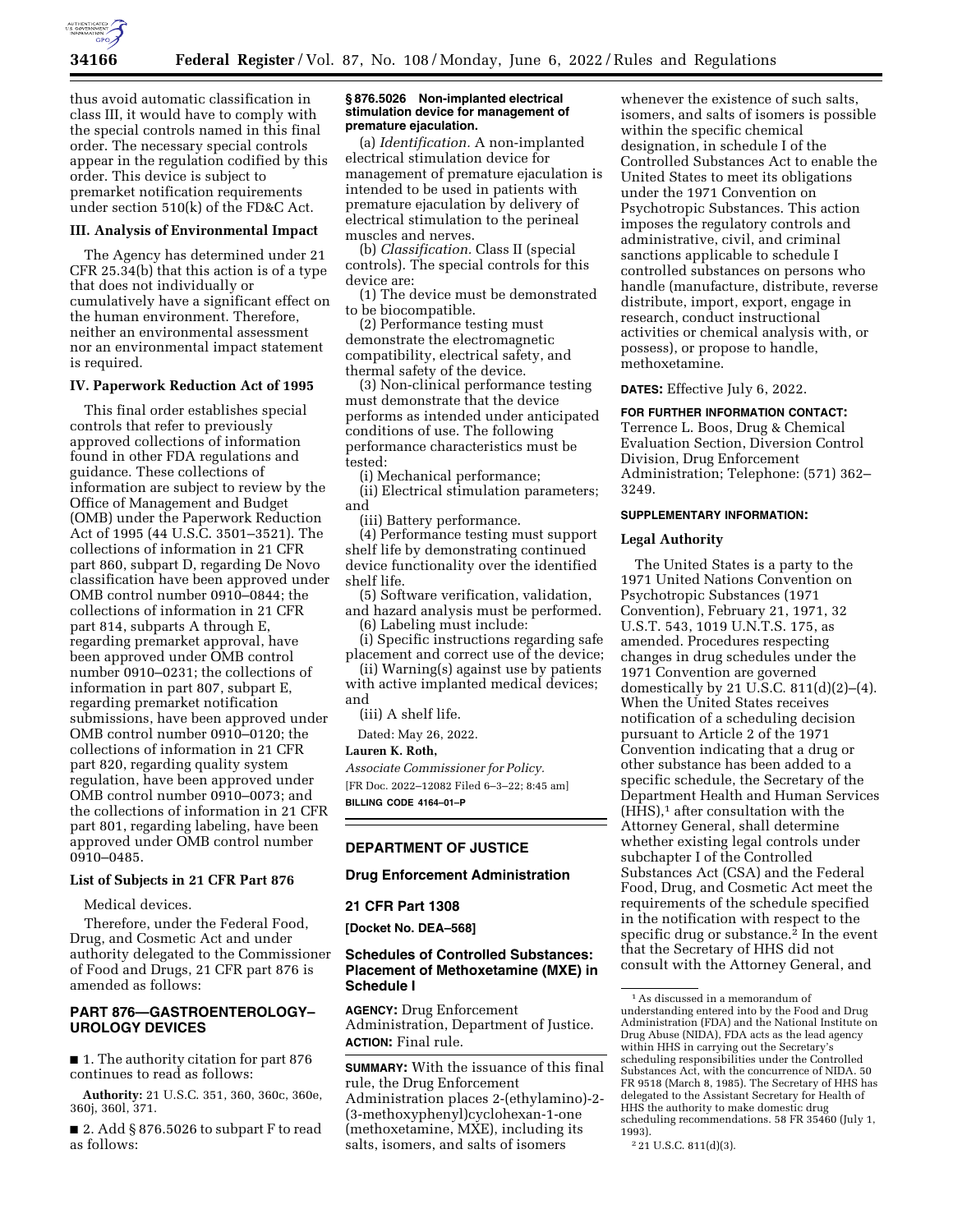the Attorney General did not issue a temporary order, as provided under 21 U.S.C. 811(d)(4), the procedures for permanent scheduling set forth in 21 U.S.C. 811(a) and (b) control. Pursuant to 21 U.S.C. 811(a)(1), the Attorney General may, by rule, schedule or transfer between any schedules any drug or other substance, if he finds that such drug or other substance has a potential for abuse, and makes the findings prescribed by 21 U.S.C. 812(b) to schedule the drug or other substance. The Attorney General has delegated this scheduling authority to the Administrator of the Drug Enforcement Administration (DEA).3

## **Background**

Methoxetamine, also known as 2- (ethylamino)-2-(3 methoxyphenyl)cyclohexan-1-one or 2- (3-methoxyphenyl)-2-(*N*ethylamino)cyclohexanone or MXE, belongs to the arylcyclohexylamine class of drugs with dissociative anesthetic and hallucinogenic properties, similar to phencyclidine (PCP), a schedule II controlled substance, and ketamine, a schedule III controlled substance. Methoxetamine has no approved medical use in the United States. In March 2016, the Commission on Narcotic Drugs (CND) voted to place methoxetamine in Schedule II of the 1971 Convention (CND Dec/59/6) during its 59th Session due to its dependence and abuse potential.

# **DEA and HHS Eight Factor Analyses**

On April 14, 2018, in accordance with 21 U.S.C. 811(b), and in response to DEA's December 30, 2014, request and April 14, 2017, submission of additional data, HHS provided to DEA a scientific and medical evaluation and scheduling recommendation for methoxetamine. DEA reviewed the scientific and medical evaluation and scheduling recommendation for schedule I placement provided by HHS, and all other relevant data, pursuant to 21 U.S.C. 811(b) and (c), and conducted its own analysis under the eight factors stipulated in 21 U.S.C. 811(c). DEA found, under 21 U.S.C. 811(b)(1), that this substance warrants control in schedule I. Both DEA and HHS Eight-Factor analyses are available in their entirety under the tab Supporting Documents of the public docket for this action at *<https://www.regulations.gov>*  under docket number DEA–568.

#### **Notice of Proposed Rulemaking To Schedule Methoxetamine**

On December 7, 2021 (86 FR 69187), DEA published a notice of proposed rulemaking (NPRM) to permanently control methoxetamine in schedule I. Specifically, DEA proposed to add methoxetamine to the hallucinogenic substances list under 21 CFR 1308.11(d). The NPRM provided an opportunity for interested persons to file a request for hearing in accordance with DEA regulations on or before February 7, 2022. No requests for such a hearing were received by DEA. The NPRM also provided an opportunity for interested persons to submit comments on or before February 7, 2022.

#### **Comments Received**

DEA received one comment that recognized the dangers and public health risks, and fully supported the placement of methoxetamine in schedule I.

*DEA Response:* DEA appreciates this comment in support of this rulemaking.

# **Scheduling Conclusion**

After consideration of the public comment, scientific and medical evaluation and accompanying recommendation of HHS, and after its own eight-factor evaluation, DEA finds that these facts and all relevant data constitute substantial evidence of potential for abuse of methoxetamine. DEA is permanently scheduling methoxetamine as a controlled substance under the CSA.

## **Determination of Appropriate Schedule**

The CSA establishes five schedules of controlled substances known as schedules I, II, III, IV, and V. The CSA also specifies the findings required to place a drug or other substance in any particular schedule, 21 U.S.C. 812(b). After consideration of the analysis and recommendation of the Acting Assistant Secretary for Health of HHS and review of all other available data, the Administrator of DEA, pursuant to 21 U.S.C. 812(b)(1), finds that:

(1) Methoxetamine has a high potential for abuse that is comparable to other scheduled substances such as the ethylamine analog of phencyclidine (PCE; schedule I), the thiophene analog of phencyclidine (TCP; schedule I), phencyclidine (PCP; schedule II), and ketamine (schedule III);

(2) Methoxetamine has no currently accepted medical use in treatment in the United States. There are no approved New Drug Applications for methoxetamine and no known therapeutic applications for methoxetamine in the United States.

Therefore, methoxetamine has no currently accepted medical use in treatment in the United States.4

(3) There is a lack of accepted safety for use of methoxetamine under medical supervision. Because methoxetamine has no approved medical use and has not been investigated as a new drug, its safety for use under medical supervision has not been determined. Therefore, there is a lack of accepted safety for use of methoxetamine under medical supervision.

Based on these findings, the Administrator of DEA concludes that methoxetamine as well as its salts, isomers, and salts of isomers whenever the existence of such salts, isomers, and salts of isomers is possible warrants control in schedule I of the CSA.5

## **Requirements for Handling Methoxetamine**

Methoxetamine is subject to the CSA's schedule I regulatory controls and administrative, civil, and criminal sanctions applicable to the manufacture, distribution, reverse distribution, import, export, engagement in research, conduct instructional activities or chemical analysis with, and possession of schedule I controlled substances, including the following:

1. *Registration.* Any person who handles (manufactures, distributes, reverse distributes, imports, exports, engages in research, or conducts instructional activities or chemical analysis with, or possesses), or who desires to handle, methoxetamine must be registered with DEA to conduct such activities pursuant to 21 U.S.C. 822, 823, 957, and 958, and in accordance with 21 CFR parts 1301 and 1312. Any person who currently handles methoxetamine and is not registered with DEA must submit an application for registration and may not continue to handle methoxetamine, unless DEA has approved that application for registration pursuant to 21 U.S.C. 822, 823, 957, 958, and in accordance with 21 CFR parts 1301 and 1312.

5 21 U.S.C. 812(b)(1).

<sup>3</sup> 28 CFR 0.100.

<sup>4</sup>Although there is no evidence suggesting that methoxetamine has a currently accepted medical use in treatment in the United States, it bears noting that a drug cannot be found to have such medical use unless DEA concludes that it satisfies a five-part test. Specifically, with respect to a drug that has not been approved by FDA, to have a currently accepted medical use in treatment in the United States, all of the following must be demonstrated: i. The drug's chemistry must be known and reproducible; ii. there must be adequate safety studies; iii. there must be adequate and wellcontrolled studies proving efficacy; iv. the drug must be accepted by qualified experts; and v. the scientific evidence must be widely available. 57 FR 10499 (1992), *pet. for rev. denied, Alliance for Cannabis Therapeutics* v. *DEA,* 15 F.3d 1131, 1135 (D.C. Cir. 1994).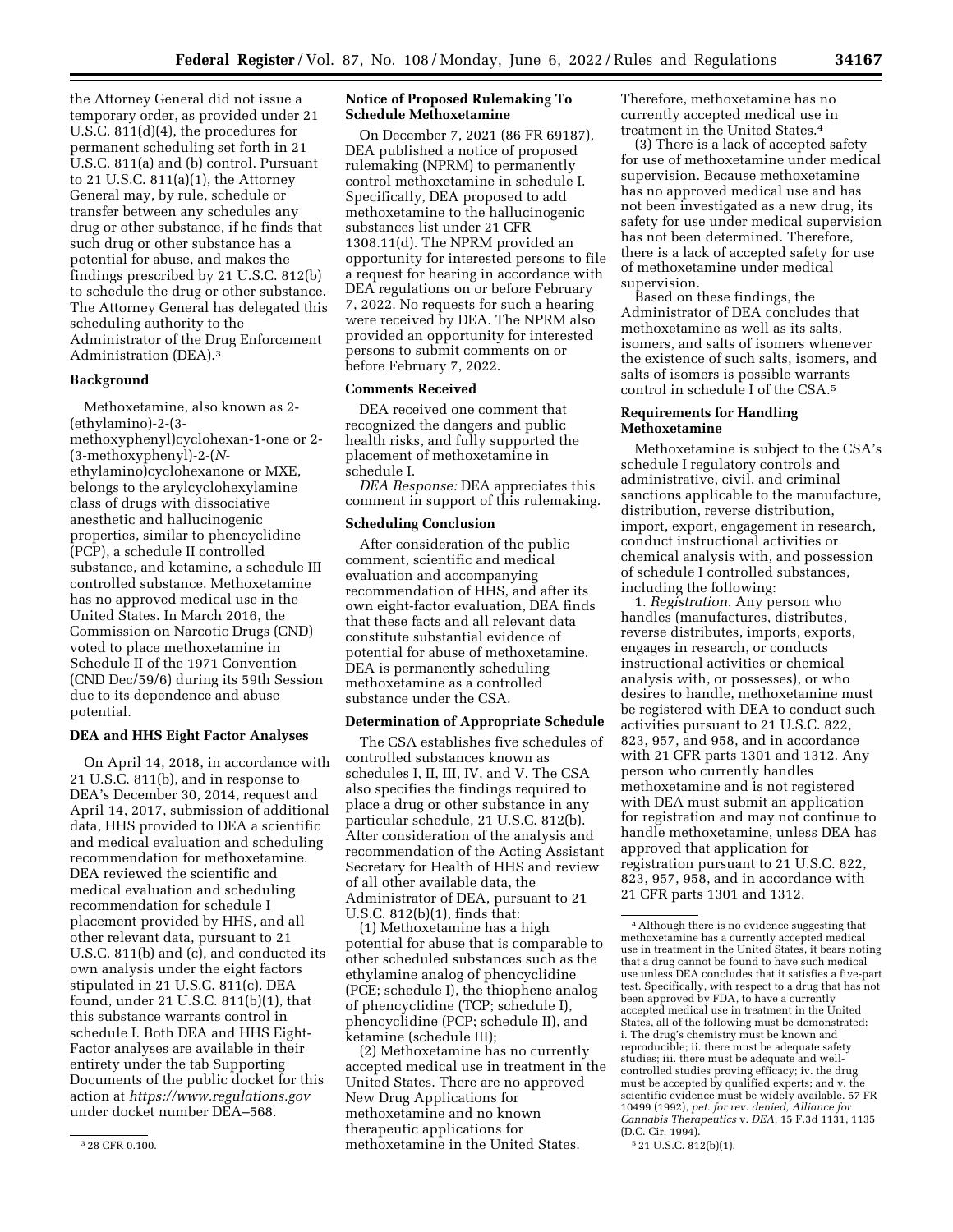2. *Disposal of stocks.* Any person unwilling or unable to obtain a schedule I registration must surrender or transfer all quantities of currently held methoxetamine to a person registered with DEA before the effective date of a final scheduling action in accordance with all applicable Federal, State, local, and tribal laws. Methoxetamine must be disposed of in accordance with 21 CFR part 1317, in addition to all other applicable Federal, State, local, and tribal laws.

3. *Security.* Methoxetamine is subject to schedule I security requirements and must be handled and stored pursuant to 21 U.S.C. 823, and in accordance with 21 CFR 1301.71–1301.76, as of the effective date of this final scheduling action. Non-practitioners handling methoxetamine must comply with the employee screening requirements of 21 CFR 1301.90–1301.93.

4. *Labeling and Packaging.* All labels, labeling, and packaging for commercial containers of methoxetamine must comply with 21 U.S.C. 825, and be in accordance with 21 CFR part 1302.

5. *Quota.* Only registered manufacturers are permitted to manufacture methoxetamine in accordance with a quota assigned pursuant to 21 U.S.C. 826, and in accordance with 21 CFR part 1303.

6. *Inventory.* Every DEA registrant who possesses any quantity of methoxetamine must take an inventory of methoxetamine on hand, pursuant to 21 U.S.C. 827 and in accordance with 21 CFR 1304.03, 1304.04, and 1304.11(a) and (d).

Any person who registers with DEA must take an initial inventory of all stocks of controlled substances (including methoxetamine) on hand on the date the registrant first engages in the handling of controlled substances, pursuant to 21 U.S.C. 827 and in accordance with 21 CFR 1304.03, 1304.04, and 1304.11(a) and (b).

After the initial inventory, every DEA registrant must take an inventory of all controlled substances (including methoxetamine) on hand every two years, pursuant to 21 U.S.C. 827 and in accordance with 21 CFR 1304.03, 1304.04, and 1304.11.

7. *Records and Reports.* Every DEA registrant must maintain records and submit reports for methoxetamine, or products containing methoxetamine, pursuant to 21 U.S.C. 827 and in accordance with 21 CFR 1301.74(b) and (c) and parts 1304, 1312 and 1317. Manufacturers and distributors must submit reports regarding methoxetamine to the Automation of Reports and Consolidated Order System pursuant to

21 U.S.C. 827 and in accordance with 21 CFR parts 1304 and 1312.

8. *Order Forms.* Every DEA registrant who distributes methoxetamine must comply with the order form requirements, pursuant to 21 U.S.C. 828 and 21 CFR part 1305.

9. *Importation and Exportation.* All importation and exportation of methoxetamine must comply with 21 U.S.C. 952, 953, 957, and 958, and in accordance with 21 CFR part 1312.

10. *Liability.* Any activity involving methoxetamine not authorized by, or in violation of, the CSA or its implementing regulations, is unlawful, and may subject the person to administrative, civil, and/or criminal sanctions.

#### **Regulatory Analyses**

*Executive Orders 12866 and 13563 (Regulatory Planning and Review; Improving Regulation and Regulatory Review)* 

In accordance with 21 U.S.C. 811(a), this final scheduling action is subject to formal rulemaking procedures performed ''on the record after opportunity for a hearing,'' which are conducted pursuant to the provisions of 5 U.S.C. 556 and 557. The CSA sets forth the procedures and criteria for scheduling a drug or other substance. Such actions are exempt from review by the Office of Management and Budget pursuant to section 3(d)(1) of Executive Order (E.O.) 12866 and the principles reaffirmed in E.O. 13563.

## *Executive Order 12988, Civil Justice Reform*

This regulation meets the applicable standards set forth in sections 3(a) and 3(b)(2) of E.O. 12988 to eliminate drafting errors and ambiguity, minimize litigation, provide a clear legal standard for affected conduct, and promote simplification and burden reduction.

## *Executive Order 13132, Federalism*

This rulemaking does not have federalism implications warranting the application of E.O. 13132. The proposed rule does not have substantial direct effects on the States, on the relationship between the national government and the States, or on the distribution of power and responsibilities among the various levels of government.

## *Executive Order 13175, Consultation and Coordination With Indian Tribal Governments*

This rule does not have tribal implications warranting the application of E.O. 13175. It does not have substantial direct effects on one or more Indian tribes, on the relationship

between the Federal Government and Indian tribes, or on the distribution of power and responsibilities between the Federal Government and Indian tribes.

## *Paperwork Reduction Act of 1995*

This action does not impose a new collection of information requirement under the Paperwork Reduction Act of 1995.6

#### *Regulatory Flexibility Act*

The Administrator of DEA, in accordance with the Regulatory Flexibility Act, 5 U.S.C. 601–612, has reviewed this final rule, and by approving it, certifies that it will not have a significant economic impact on a substantial number of small entities.

DEA is placing the substance methoxetamine (chemical name: 2- (ethylamino)-2-(3-

methoxyphenyl)cyclohexan-1-one)), including its salts, isomers, and salts of isomers whenever the existence of such salts, isomers, and salts of isomers is possible within the specific chemical designation, in schedule I of the CSA to enable the United States to meet its obligations under the 1971 Convention. This action imposes the regulatory controls and administrative, civil, and/ or criminal sanctions applicable to schedule I controlled substances on persons who handle (manufacture, distribute, reverse distribute, import, export, engage in research, conduct instructional activities or chemical analysis with, or possess) or propose to handle methoxetamine.

Based on the review of HHS's scientific and medical evaluation and all other relevant data, DEA determined that methoxetamine has high potential for abuse, has no currently accepted medical use in treatment in the United States, and lacks accepted safety for use under medical supervision. DEA's research confirms that there is no legitimate commercial market for methoxetamine in the United States. Therefore, this final rule will not have a significant effect on a substantial number of small entities.

#### *Unfunded Mandates Reform Act of 1995*

On the basis of information contained in the ''Regulatory Flexibility Act'' section above, DEA has determined pursuant to the Unfunded Mandates Reform Act (UMRA) of 1995 (2 U.S.C. 1501 *et seq.)* that this final rule would not result in any Federal mandate that may result ''in the expenditure by State, local, and tribal governments, in the aggregate, or by the private sector, of \$100,000,000 or more (adjusted

<sup>6</sup> 44 U.S.C. 3501–3521.